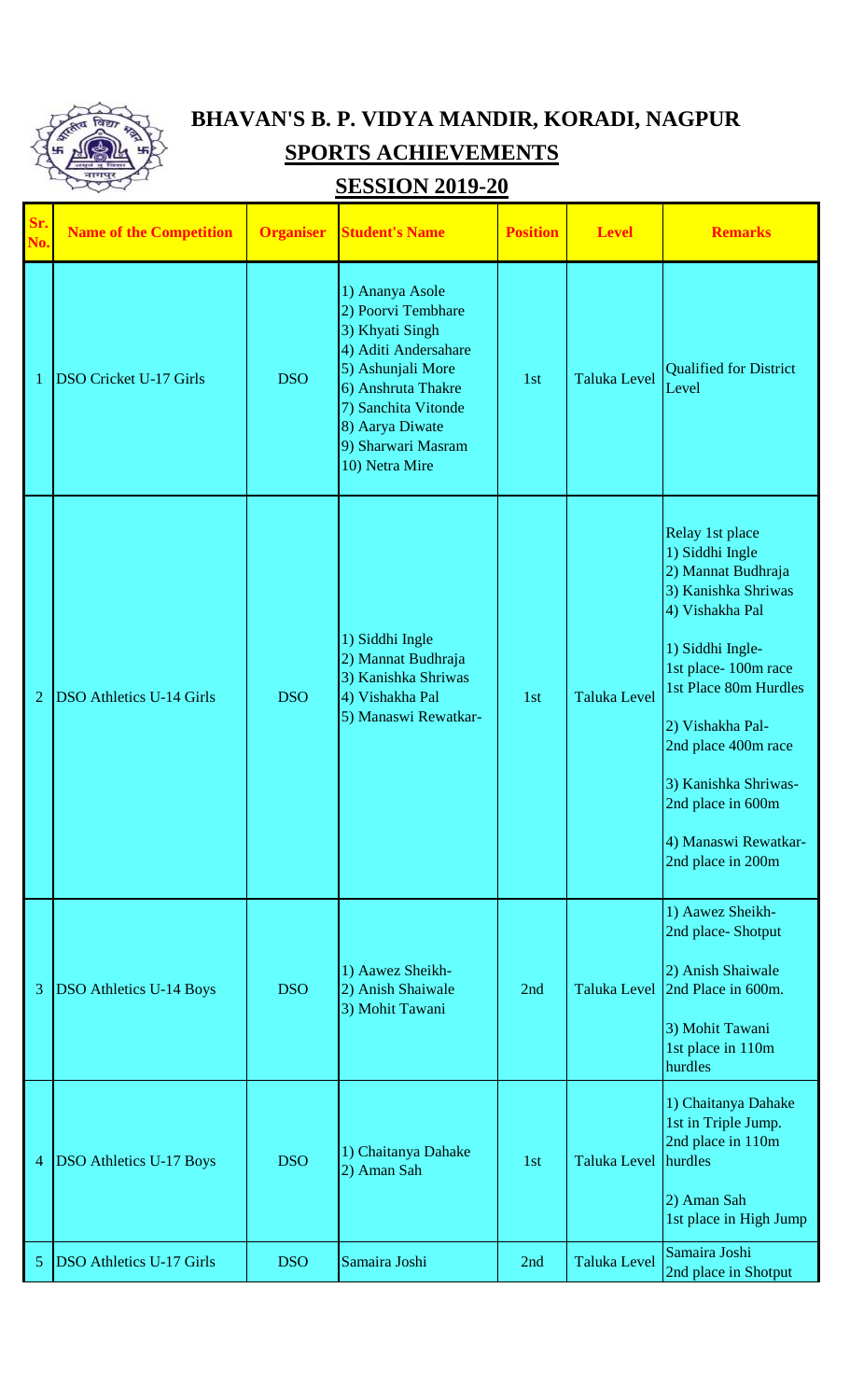| Sr.<br>No. | <b>Name of the Competition</b>                                     | <b>Organiser</b>                                         | <b>Student's Name</b>                                                                                                                                                                                               | <b>Position</b> | <b>Level</b>               | <b>Remarks</b>                                                                           |
|------------|--------------------------------------------------------------------|----------------------------------------------------------|---------------------------------------------------------------------------------------------------------------------------------------------------------------------------------------------------------------------|-----------------|----------------------------|------------------------------------------------------------------------------------------|
| 6          | <b>DSO Badminton U-14 Girls</b>                                    | <b>DSO</b>                                               | 1) Ayushi Mendhe<br>2) Bhumika Pachisia<br>3) Mrunali<br>4) Mallika Adwani<br>5) Rohini Kolte                                                                                                                       | 2nd             |                            | Won Taluka and Got<br>District Level Qulified for District<br>Level                      |
| 7          | <b>DSO Throwball U-14 Boys</b>                                     | <b>DSO</b>                                               | 1) Aawez Shaikh<br>2) Harshit Shriwas<br>3) Choulaksha<br>4) Sanskar<br>$5)$ Ved K.<br>6) Prithviraj<br>7) Krish<br>8) Karnikraj Jain<br>9) Atharv Gangwani<br>10) Vedant Kakde<br>11) Anand Kadu<br>12) Kruhnakant | 2nd             | District Level Runner up   |                                                                                          |
| 8          | <b>DSO Throwball U-14 Girls</b>                                    | <b>DSO</b>                                               | 1) Malika Adwani<br>2) Falak Khan<br>3) Priyanshi<br>4) Janvi<br>5) Akshita<br>6) Anushka Somkuwar<br>7) Anamika<br>8) Poorvi Tembhare                                                                              | 2nd             | District Level Runner up   |                                                                                          |
| 9          | Vidya Bharti Athletics<br>U-17 Boys                                |                                                          | Vidya Bharti Chaitanya Dahake                                                                                                                                                                                       | 3rd             | <b>District Level</b>      | <b>Bronze Medal in</b><br>110mtr Hurdles                                                 |
| 10         | <b>DSO Handball U-14 Girls</b>                                     | <b>DSO</b>                                               | 1) Anamika S.<br>2) Mallika Adwani<br>3) Falak Khan<br>4) Purvi Tenbhare<br>5) Jahanvi T.<br>6) Shrawni Khandekar<br>7) Akshita P.<br>8) Khushi W.<br>9) Priyanshi G.<br>10) Kasturi R.                             | 2nd             | District Level Runner up   |                                                                                          |
| 11         | <b>DSO Athletics U-14 Girls</b>                                    | <b>DSO</b>                                               | Siddhi Ingale                                                                                                                                                                                                       | 1st             |                            | Gold Medal in 80mtr<br>District Level Hurdle and selected for<br><b>Divisional Level</b> |
| 12         | <b>DSO Fencing U-17 Boys</b>                                       | <b>DSO</b>                                               | Md. Shees                                                                                                                                                                                                           | 1st             | <b>District Level</b>      | <b>Qualified for Divisional</b><br>Level                                                 |
| 13         | <b>DSO Rifle Shooting U-14</b><br><b>Boys</b>                      | <b>DSO</b>                                               | Aditya Jagtap                                                                                                                                                                                                       | 1st             | <b>Divisional</b><br>Level | <b>Qualified for State</b><br>Level                                                      |
| 14         | <b>DSO Volleyball U-17 Girls</b>                                   | <b>DSO</b>                                               | Anushka Koshta                                                                                                                                                                                                      | 1st             | <b>District Level</b>      | <b>Selected for Divisional</b><br><b>Trials</b>                                          |
| 15         | Maharashtra Boxing<br><b>Competition (Girls Category)</b>          | Maharashtra<br><b>Boxing</b><br>Association              | Navya Naveli                                                                                                                                                                                                        | 1st             | <b>State Level</b>         | Gold medal                                                                               |
| 16         | Maharashtra State Volleball<br><b>Competition (Girls Category)</b> | Maharashtra<br><b>State</b><br>Volleyball<br>Association | Anushka Koshta                                                                                                                                                                                                      | 1st             | <b>State Level</b>         | <b>Qualified for National</b><br>Level                                                   |
| 17         | Vidya Bharti Athletics U-14<br>Girls                               | Vidya Bharti                                             | Siddhi Ingale                                                                                                                                                                                                       | 1st             | <b>West Zone</b>           | Gold Medal in 80mtr<br>Hurdle and selected for<br><b>National Level</b>                  |